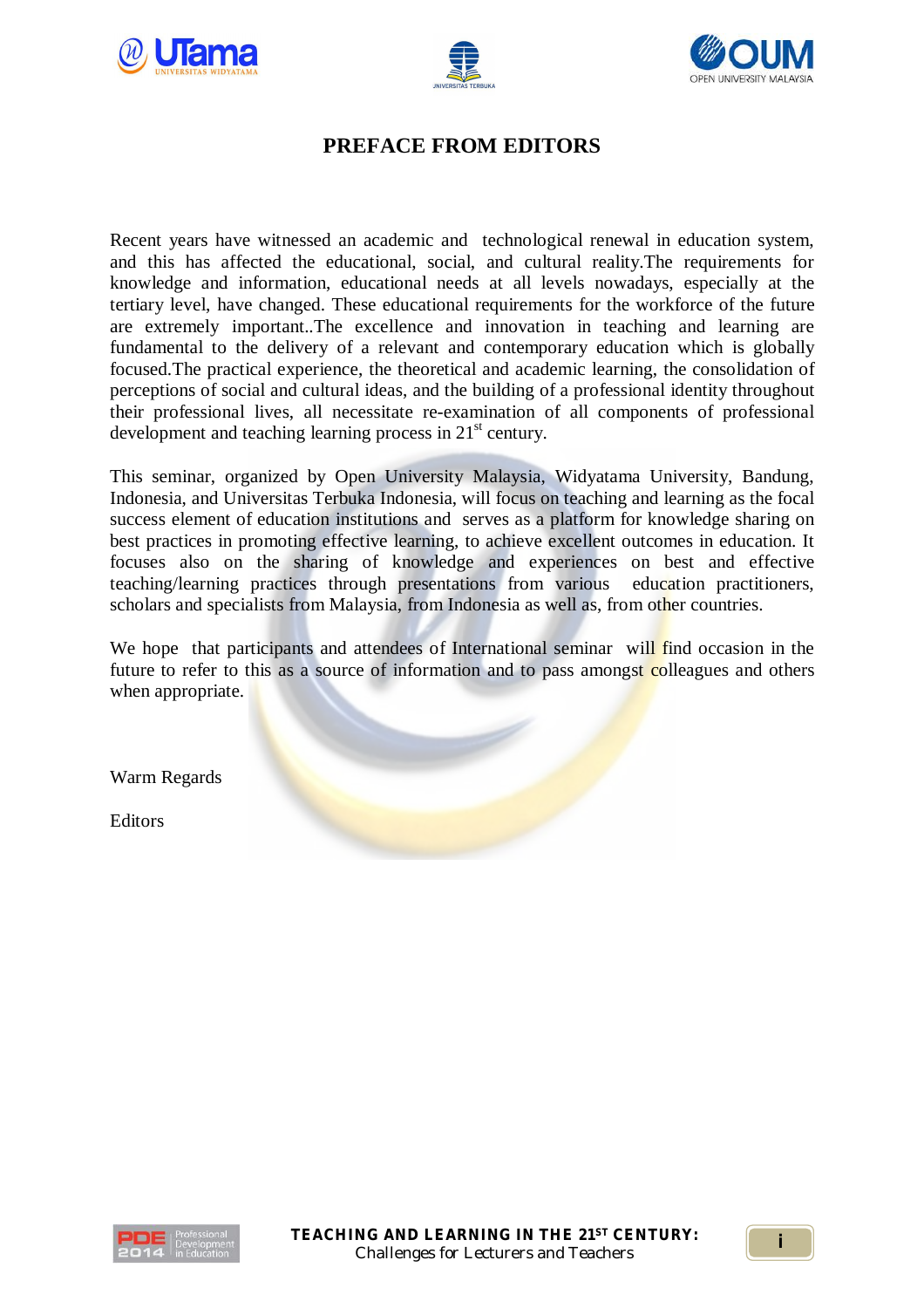





## **TABLE OF CONTENT**

| PLENARY SESSION          |                                                                                                                                                                                                                             |              |  |  |
|--------------------------|-----------------------------------------------------------------------------------------------------------------------------------------------------------------------------------------------------------------------------|--------------|--|--|
| 1.                       | M. WAHYUDIN ZARKASYI                                                                                                                                                                                                        | vi           |  |  |
| 2.                       | <b>ATWI SUPARMAN</b>                                                                                                                                                                                                        | xli          |  |  |
| <b>PARALLEL SESSSION</b> |                                                                                                                                                                                                                             |              |  |  |
| 1.                       | A.A. KETUT BUDIASTRA: Students Perception toward the Need of<br>Infrastructure for Program S1 PGSD Universitas Terbuka                                                                                                      | $\mathbf{1}$ |  |  |
| 2.                       | ADHI SUSILO: Exploring Facebook and Whatsapp As Supporting Social<br>Network Applications For English Learning In Higher Education                                                                                          | 10           |  |  |
| 3.                       | <b>AMALIA SAPRIATI AND MESTIKA SEKARWINAHYU: Teaching Science</b>                                                                                                                                                           | 25           |  |  |
| 4.                       | <b>ANNISA BELA PERTIWI:</b> Implementation of Active Learning Strategy For<br>Improving Activities And Results Study of Review of Communication Visual<br>Design Subject (Case Studies of Student At Graphic Design Program | 31           |  |  |
| 5.                       | ASEP DENI ISKANDAR AND HERLINDA PUTRI: The Importance of                                                                                                                                                                    | 38           |  |  |
| 6.                       | BENNY A. PRIBADI: The Implementation of Constructivism Learning<br>Theory In Open and Distance Learning Material: An Innovative Idea                                                                                        | 45           |  |  |
| 7.                       | <b>BENNY NUGRAHA ET AL.: PKP Supervision Model Development Using</b><br>the Block System Tutorial To Enhance The Teacher Professional Competence                                                                            | 52           |  |  |
| 8.                       | CIK NORAZLINA MOHAMAD ET AL. : Applying Pause Analysis to<br>Explore Cognitive Processes Occurring During the Copying of Sentences<br>Amongst 6-Years Old Children In Sekolah Kebangsaan Bandar Tasik Puteri                | 65           |  |  |
| 9.                       | <b>DIDI TARMIDI ET AL.:</b> Innovative Film Media Learning Model In the Era                                                                                                                                                 | 74           |  |  |
| 10.                      | <b>DINA MUSTAFA:</b> Responding to the Demand of the 21 <sup>st</sup> Century Teaching<br>and Learning: The Case of Higher Education in Indonesia                                                                           | 80           |  |  |

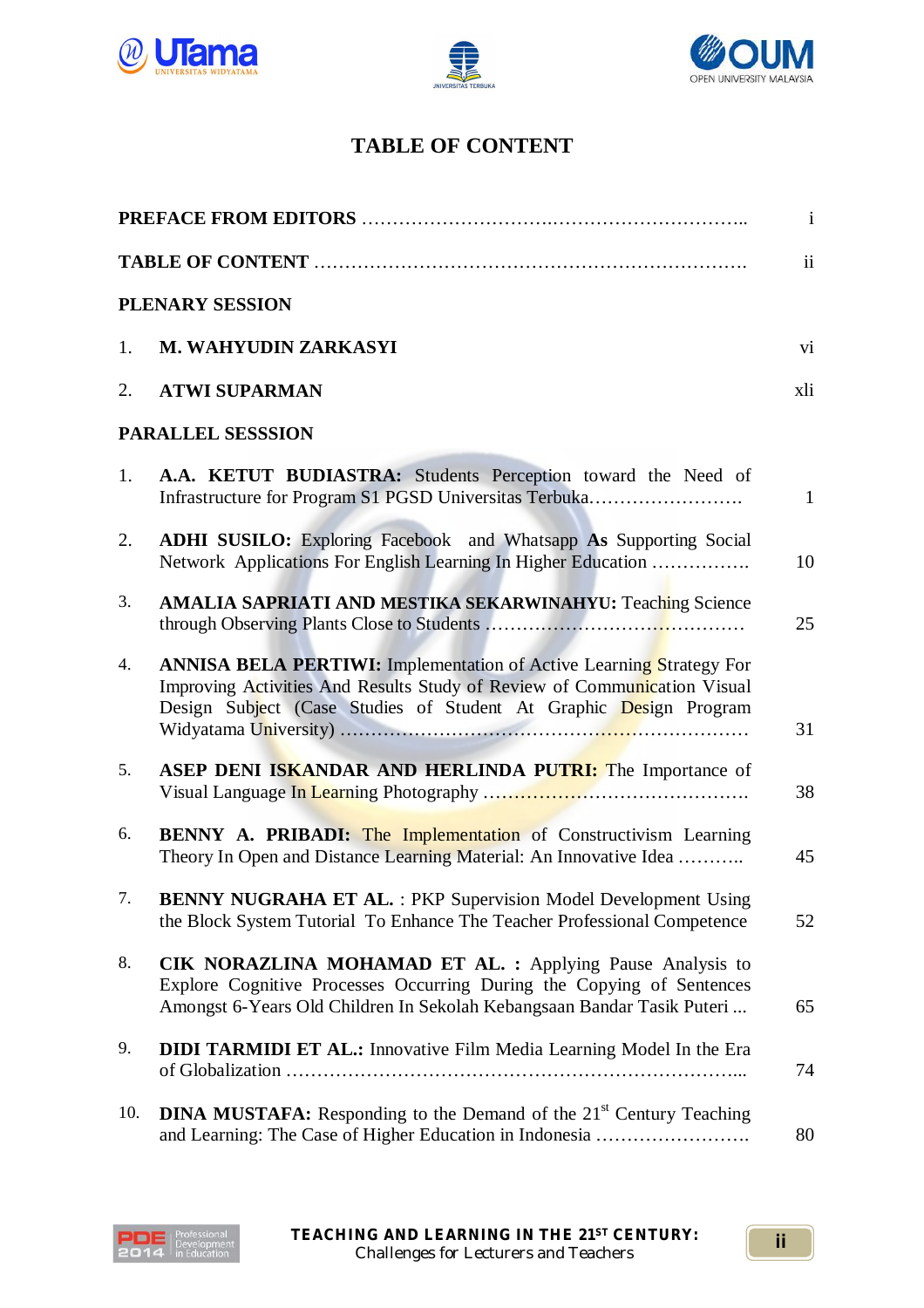





| 11. | <b>FALAHAH:</b> Implementation of Mediawiki as A Tool for Knowledge Sharing                                                                 | 89  |
|-----|---------------------------------------------------------------------------------------------------------------------------------------------|-----|
| 12. | FARIDAH MARIANI BINTI JOHARI ET AL.: Isu dan Cabakan<br>Pelaksanaan Pendidikan Asas Vokasional (PAV) di Sekolah Menengah                    | 98  |
| 13. | <b>HAZIDI ABDUL HAMID:</b> An Analysis of the Use of Have by Adult                                                                          | 107 |
| 14. | HENDAR: Implementing Nunan's Autonomous Language Learning Model<br>(Nallm) to EFL Students of Widyatama University                          | 114 |
| 15. | <b>HERMAN:</b> Relationship Between Customer Value and Customer Satisfaction                                                                | 123 |
| 16. | <b>INTAN WIDURI SAKTI:</b> Implementation and Evaluation Student Centered-<br>Learning Faculty Business and Management Widyatama University | 129 |
| 17. | <b>JIMMI SINTON:</b> What and How We Teach Introductory Finance Through                                                                     | 134 |
| 18. | JOZUA SABANDAR: Hidden Curriculum in Promoting Self-Regulated                                                                               | 140 |
| 19. | KHUZAITON BINTI ZAKARIA AND THANA BINTI ABDULLAH:<br>Mengajar Bahasa Melayu Kepada Penutur Asing dan Cabarannya-Pengalaman                  | 148 |
| 20. | LATIFAH ABDOL LATIF ET AL.: Quality Education in ODL - Evidence                                                                             | 155 |
| 21. | <b>MAMAN RUMANTA: Analysis of Content and Instructional Design of Open</b>                                                                  | 167 |
| 22. | <b>MAXIMUS GORKY SEMBIRING AND PURYATI: Teachers Perspective</b><br>on Factors Affecting Learning Outcomes in Mathemathics                  | 176 |
| 23. | <b>MAXIMUS GORKY SEMBIRING:</b> Teacher Perception on the 21st Century                                                                      | 184 |
| 24. | <b>MAXIMUS GORKY SEMBIRING ET AL.: Determinants of Active,</b><br>Creative, Effective and Joyful Learning Behold by Teachers                | 192 |
| 25. | <b>MIZNA QASIM ET AL.:</b> Embedding 21st Century Skills in Pre-service                                                                     | 201 |
| 26. | <b>MOHAMMAD IMAM FARISI:</b> Integrating Internet Technology into Social<br>Studies Education For Developing the 21st-century Skills        | 211 |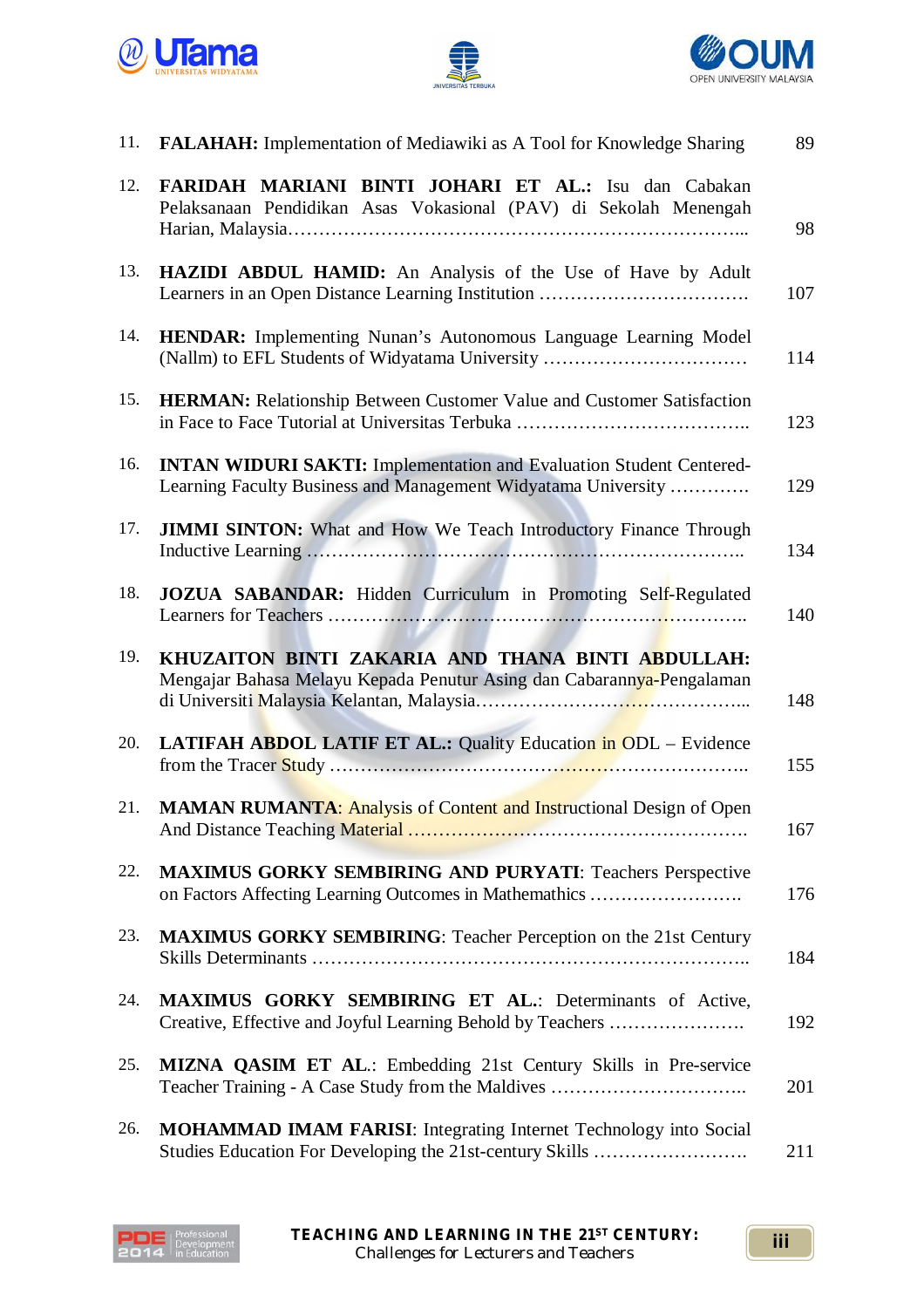





| 27. | MUHAMMAD ROZAHI ISTAMBUL: Blended Learning Design As A<br>Means For Improving Learning In Higher Education                                                                                                            | 221 |
|-----|-----------------------------------------------------------------------------------------------------------------------------------------------------------------------------------------------------------------------|-----|
| 28. | MUTIANI AND SUHARTONO: Modeling Practice Guidance Consolidation<br>Professional Competencies (PKP) On Long-Distance Education Students                                                                                | 229 |
| 29. | OJAT DAROJAT AND BASUKI HARDJOJO: Improving Curriculum<br>through the Systems Model for Distance Education                                                                                                            | 251 |
| 30. | <b>OKTORA YOGI SARI:</b> Students's Perception on Career in Sales: The                                                                                                                                                | 263 |
| 31. | RATNA KHUZAIMAH MOHAMAD ET AL.: The Flipped Classroom - A                                                                                                                                                             | 268 |
| 32. | <b>RAEMAH ABDULLAH HASHIM ET AL.: Study on Postgraduate Student</b><br>Preferred/Dislike Teaching/Learning Techniques: A Case Study of Private                                                                        | 273 |
| 33. | RIMA RACHMAWATI AND TETTY LASNIROHA: Direction of<br>Vocational Accounting Education at Widyatama University                                                                                                          | 280 |
| 34. | <b>SHAWIRA ABU ABAKAR ET AL.: Educational Portal for Internet Courses</b><br>(EPIC) as a new hybridized communication solution for In-service OUM<br>Student-Teachers: The Experience of EPIC Online Supervisor (EOS) | 287 |
| 35. | SHAWIRA ABU BAKAR ET AL.: Perceptions of Students (In-service<br>Teachers) on OUM as an Open and Distance Learning Provider                                                                                           | 293 |
| 36. | <b>SUGIARTININGSIH:</b> The Analysis of Using A Quality Teaching Method In<br>The Teaching And Learning Process In The Macro Economics (Case Study At<br>The Faculty Of Economics Widyatama University)               | 300 |
| 37. | <b>SURACHMAN DIMYATI AND MUJADI:</b> The Use of Dry Lab To<br>Enhance Students' Comprehension In Physics Concepts For Under Graduate<br>Elementary Students Teacher (SI-PGSD) of Universitas Terbuka (UT)             | 312 |
| 38. | <b>TETTY LASNIROHA AND CUCU HODIJAH: The Effect of Satisfactory</b><br>Quality Services Using the Library Widyatama University                                                                                        | 320 |
| 39. | TRINI PRASTATI AND ASMARA IRIANI TARIGAN: Implementing<br>The Addie Model For UT's Tutor Training Program                                                                                                             | 330 |
| 40. | <b>UDAN KUSMAWAN:</b> Universitas Terbuka amongst the National Framework<br>for Teachers' Professional Development Program Program Presented in the                                                                   | 337 |